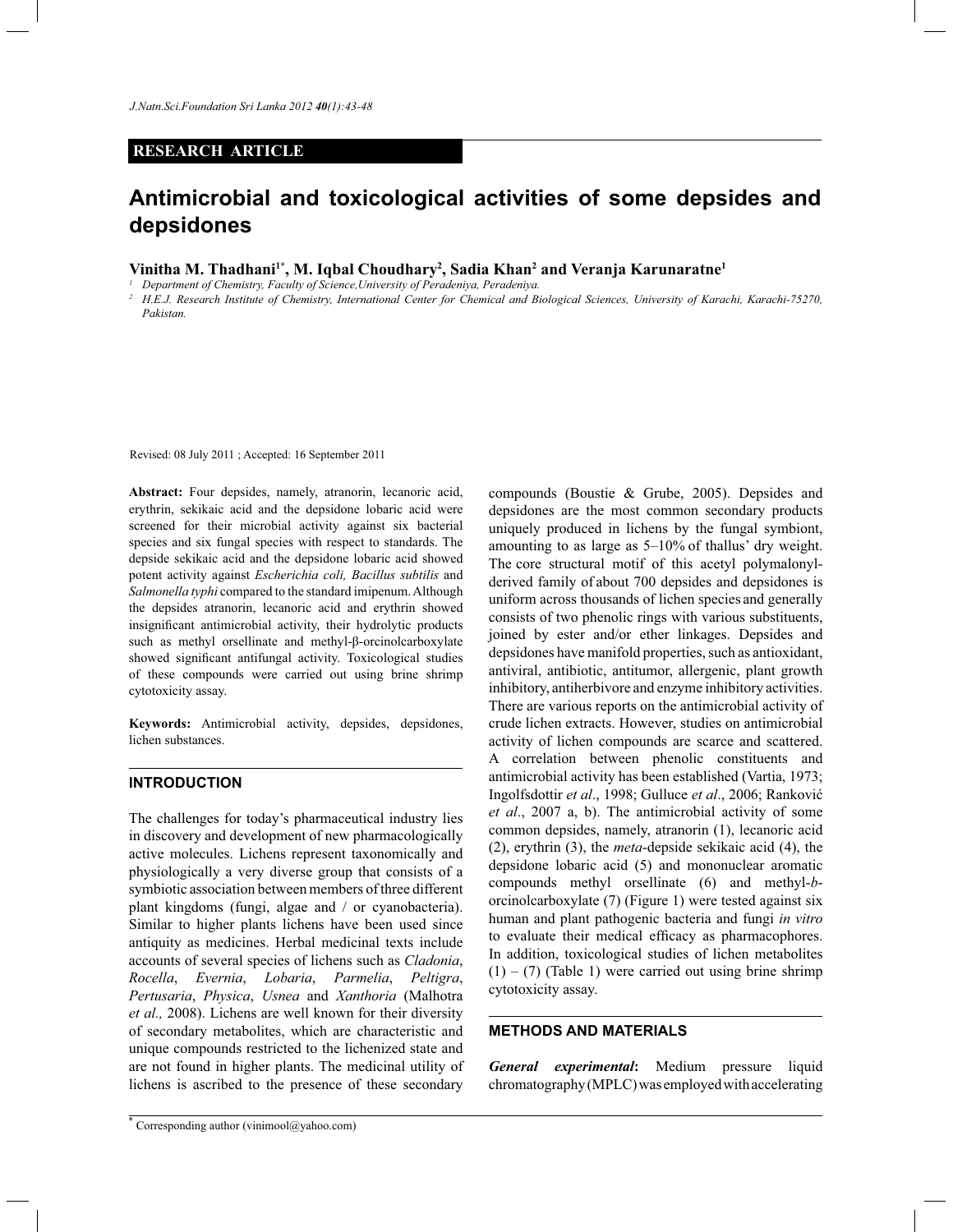gradient elution on SEPARO column packed with Merck Kieselgel (230 *–* 400 mesh ASTM) and metering pump (FM1-pump), model QD OSSY and column chromatography used silica gel 60 (230 *–* 400 mesh). Analytical thin layer chromatography (TLC) was carried out on Kieselgel 60 pre-coated aluminum foil plates. The spots on the TLC plates were detected under UV light (wavelengths 254 and 365 nm) by spraying anisaldehyde followed by heating. Purity of the compounds were confirmed using Waters 2690 high performance liquid chromatography (HPLC) coupled to Waters 996 UV Photodiode Array Detector using a Novapack  $C_{18}$ reversed phase column. All two dimensional nuclear magnetic resonance (NMR) experiments were carried out using standard and in-house modified Bruker pulse sequences. ESIMS were recorded on a Fisons VG Autospec mass spectrometer operating at 70 eV (direct insertion). HRESIMS were recorded on a Micromass LCT spectrometer. Identification of the compounds was carried out using <sup>1</sup>D, <sup>2</sup>D, and mass spectral data. Spectroscopic  $(1H \text{ and } 13C)$  data were consistent with those of literature reports or authentic samples.

*Lichen material***:** Four lichen species, which have been reported to show antimicrobial activity at least up to the genus level (Karthikaidevi *et al.,* 2009) were selected for screening, which included *Parmotrema grayana* Hue, *Cladonia* sp*.*, *Heterodermia obscurata* (Nyl.) Trevisan and *Roccella montagnei* Bel. Lichens were collected from the following locations: *P. grayana* from the stem bark of palm tree [*Roystonea regia* (Kunth) O.F. Cook (syn. *R. elata*, *R. floridana*)] at the University of Peradeniya; *Cladonia* sp. from the rocks in the Labukelle region, Central Province; *H. obscurata* from the rocks in the Beragala region, Central Province; and *R. montagnei* from coconut palm trees (*Coccus nucifera* L.) at the Coconut Research Institute in Kurunegala District, North Western Province. Lichen specimens were identified and deposited at the National Herbarium, Peradeniya.

*Isolation of compounds***:** Manually cleaned, air-dried and crushed lichens were sequentially extracted with  $CH_2Cl_2$ , followed by MeOH. The crude  $CH_2Cl_2$  and MeOH extracts were fractionated *via* chromatography. *Para*-depsides atranorin (1) (Culberson & Kristinsson, 1969), lecanoric acid (2) (Nicollier *et al*., 1979), erythrin (3) (Culberson, 1969), *meta*-depside sekikaic acid (4) (Elix & Norfolk, 1975) and depsidone lobaric acid (5) (Hunneck, 1991) were isolated in considerable yields (Table 1). Methanolyis of lecanoric acid yielded the mononuclear aromatic compound methyl orsellinate (6) (Witiak *et al*., 1967) whereas atranorin gave methyl*b*-orcinolcarboxylate (7) (Takenata *et al*., 1972), which were also isolated from the above lichens as minor metabolites (Table 1).

**Table 1:** Lichen sources and isolated substances

| Source       | Compound*                          |
|--------------|------------------------------------|
| Cladonia sp. | 1(0.29), 5(0.37), 6(0.02), 7(0.27) |
| H. obscurata | 1(0.68), 4(1.07), 6(0.86), 7(0.08) |
| P. grayana   | 1(0.11), 2(3.20), 6(0.21)          |
| R. montagnei | 1(0.15), 3(7.60)                   |

\*Yields are given within brackets



**Figure 1:** Structures of compounds isolated from lichens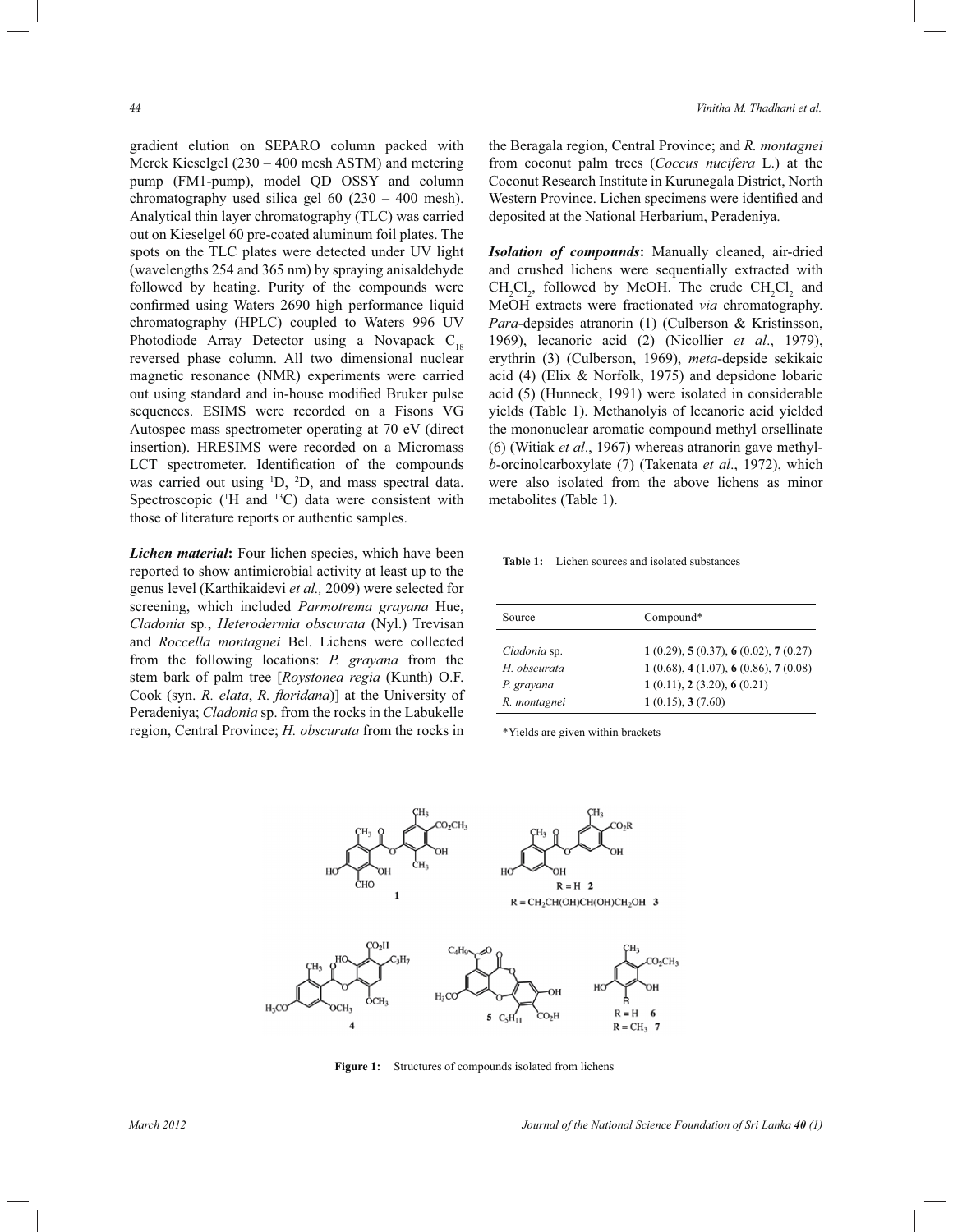*Antimicrobial activity of depsides and depsidones 45*

*Antibacterial assay***:** Antibacterial screening of lichen compounds were carried out using agar well diffusion method. Fresh bacterial cultures (10 µl) of *Escherichia coli, Bacillus subtilis, Shigella flexenari, Staphylococcus aureus, Pseudomonas aeruginosa* and *Salmonella typhi* were added to melted soft agar and poured into nutrient agar plates to solidify. Six millimeter diameter wells were made in the agar and test samples  $1 - 7$ (100  $\mu$ L, 1 mg/ml) were added and incubated at 30 °C for 24 h. Dimethyl sulfoxide (DMSO) was used as the negative control whereas the reference antibacterial drug imipenum (100 µg) served as the positive control. The inhibition zone of each well was measured in mm after 18*–*24 h (Bennett *et al*., 1966).

*Antifungal assay***:** Sabouraud dextrose agar (SDA) slants were used as the medium for the growth of fungi. Test compounds  $1 - 7$  (200  $\mu$ g/mL) were loaded to non solidified SDA at 50 °C and allowed to solidify. Each tube was then inoculated with a 4 mm diameter piece of inoculum of the following fungi: *Trichophyton longifusis, Aspergillus flavus, Microsporum canis, Fusarium solani, Candida albicans* and *Candida glabrata*. DMSO was used as the negative control whereas the reference antifungal drug miconazole and amphotericin-B were used as positive controls. The tubes were then incubated at 27–29 °C for 7 ds. Growth in the compound amended media was determined by measuring linear growth (mm) and growth inhibition was calculated with reference to the negative control (Berhge & Vlietinck, 1991).

*Brine shrimp assay***:** Brine shrimp cytotoxicity assay was performed for the test compounds using *Artemia salina*. Shrimp eggs (50 mg)*,* were incubated at 37 ºC in brine solution (38 g sea salt in 1 L of distilled water, pH 7.4) for 48*–*72 h to provide large numbers of larvae. After 2 ds of hatching and maturation, 30 larvae were placed

(using pasture pipette) in each vial, containing 5, 50 and 500 µL of test compounds 1*–*7 (10 mg/ml MeOH). Total volume was brought to 5 mL with seawater and incubated at  $28 \pm 1$  °C for 24 h under illumination. The vials supplemented with MeOH, and reference cytotoxic drug etoposide served as negative and positive controls, respectively (Meyer *et al*., 1982). The Finney computer programme (Finney, 1976) was used to determine  $LD_{50}$ values with 95% confidence intervals. The  $LD_{50}$  value of the standard drug etoposide was  $7.43 \mu$ gmL<sup>-1</sup>. The percentage growth regulation was analysed with reference to the negative control (Mc Laughlin *et al*., 1991).

### **RESULTS AND DISCUSSION**

## **Antibacterial activity**

From the 6 types of bacteria used in this study, the lichen compounds only showed antibacterial activity against *E.coli*, *B. subtilis* and *S. typhi* (Table 2). All the tested compounds 1-7 were inactive against *S. flexenari, S. aureus* and the anaerobic bacteria *P. aeruginosa.*

 From the tested compounds, *meta*-depside sekikaic acid (4) and lobaric acid (5) showed significant antibacterial activity (Table 2). However prior to this study there have been no reports on antibacterial activity of lobaric acid (5) or sekikaic acid (4). These compounds showed antibacterial activity against the Gram negative (*E.coli, S. typhi*) and Gram positive bacterial strains (*B. subtilis*) that were tested.

 The current study revealed that lecanoric acid (2) did not show antibacterial activity at 100 μg/mL against the six types of plant and animal phathogens tested. However, there have been a previous report of lecanoric acid (2) showing antibacterial activity against *E.coli* and

**Table 2:** Antibacterial activity of lichen compounds

| Microorganism &                 | Inhibition zone (mm) of the compounds at $100 \mu g/mL$ |          |          |          |          |          |          |
|---------------------------------|---------------------------------------------------------|----------|----------|----------|----------|----------|----------|
| inhibition zone (mm)            |                                                         |          | 3        |          |          | 6        |          |
|                                 |                                                         |          |          |          |          |          |          |
| <i>E.</i> $\text{coli } (25)^*$ | 13                                                      | $\Omega$ | $\Omega$ | 16       | 17       | $\Omega$ |          |
| $B.$ subtillis $(26)$           | 12                                                      | $\Omega$ | $\Omega$ | 16       | 16       | $\theta$ | $\Omega$ |
| $S.$ typhi $(21)$               | 12                                                      | $\Omega$ | $\Omega$ | 16       | 18       | $\theta$ | $\Omega$ |
| S. flexenari (25)               | 0                                                       | $\Omega$ | $\Omega$ | $\Omega$ | $\Omega$ | $\Omega$ | $\Omega$ |
| $S.$ aureus $(25)$              | 0                                                       | $\Omega$ | $\Omega$ | $\Omega$ | $\Omega$ | $\theta$ | $\Omega$ |
| P. aeruginosa (24)              | 0                                                       | $\Omega$ | 0        |          |          |          |          |

\* Inhibition zone of the standard imipenum at 100 µg/mL is given inside parentheses. Criteria: Inhibition zone, 13 *–*15: low activity, 16 *–*18: significant activity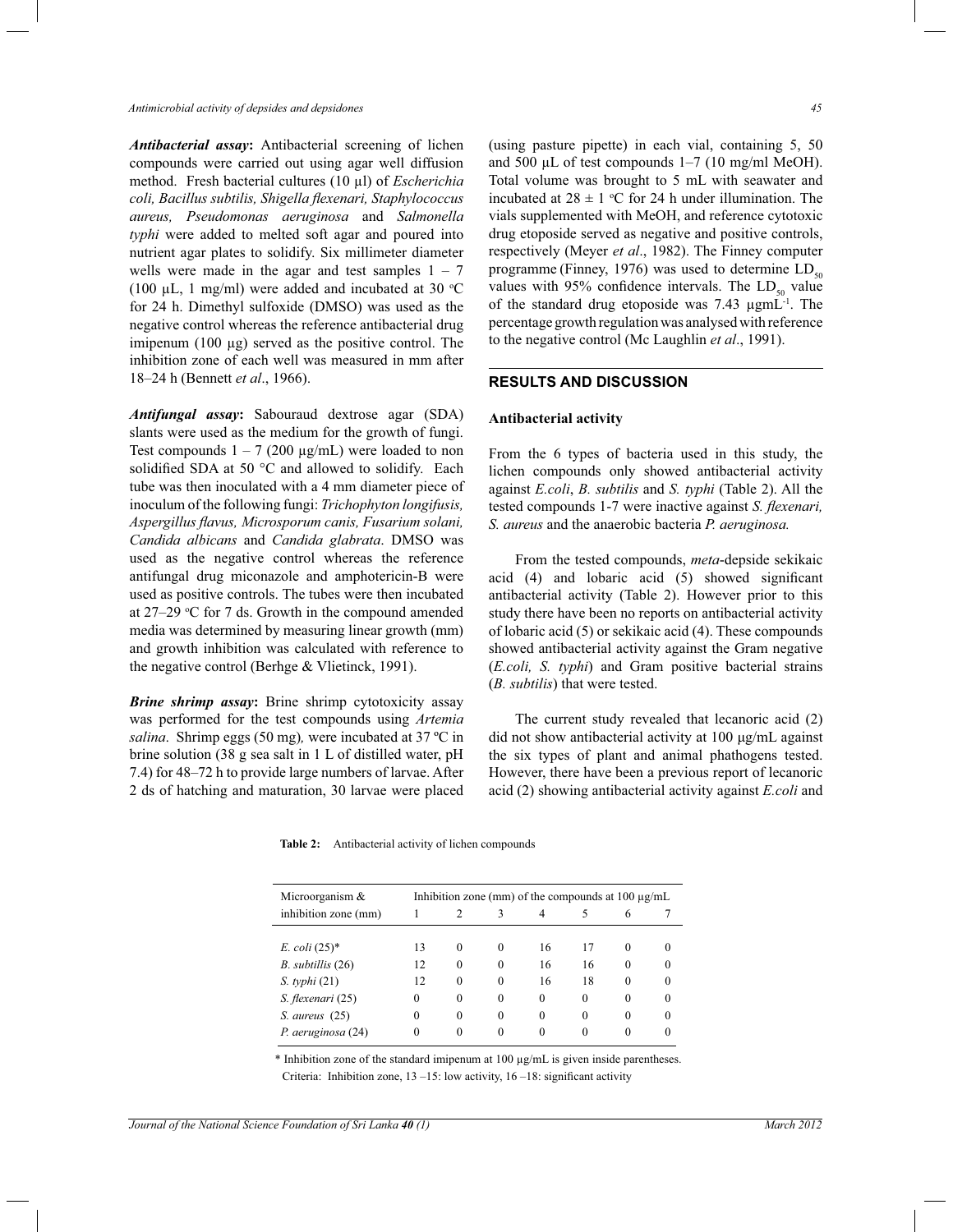*S. aureus* at a higher concentrations of above 1000 μg/mL (Gomes *et al.*, 2003). Even when the free carboxylic acid of compound (2) possesses an ester group containing erythritol, as in erythrin (3), it showed no response to any of the bacterial cultures.

 However, the ubiquitous lichen depside, atranorin (1), exhibited relatively low antibacterial activity at 100 μg/mL concentration tested. Prior to this study antibacterial activity of atranorin has been reported at a higher concentration of 500 μg/mL against *E.coli, B. subtilis* and *S. aureus* (Rankovic *et al*., 2008; Yilmaz *et al*., 2004).

# **Antifungal activity**

The ubiquitous dibenzofuran usnic acid is a well known antifungal lichen compound (Ingolfsdottir, 2002). However, other than usnic acid there are only a few reports on the antifungal activity of lichen metabolites. In this study antifungal assay was performed on six reference fungal strains, namely, *T. longifusis, A. flavus, M. canis, F. solani, C. albicans* and *C. glabrata.* 

 None of the depsides and depsidones tested showed significant broad spectrum activity. Lobaric acid (5) showed significant antifungal activity only against *A. flavus,* whereas, lecanoric acid (2) showed moderate activity only against *F. solani*. Sekikaic acid (4) was active against both *A. flavus,* and *F. solani.* The ubiquitous depside atranorin (1) and erythrin (3) showed no antifungal activity against any of the fungi tested.

 The two simple aromatic compounds, namely, methyl-*β*-orcinol carboxylate (7) and methyl orsellinate (6) showed significant overall antifungal activity. Methyl orsellinate (6) showed significant activity against *T. longifusus*, *A. flavus*, *M. canis* and *F. solani,* whereas of all the compounds tested methyl-*β*-orcinol carboxylate (7) showed the widest range of antifungal activity, being active against all species (Table 3).

Toxicological studies of test compounds 1-7, were carried out using brine shrimp lethality assay. The brine shrimp (*Artemia salina*) lethality assay is considered a useful tool for preliminary assessment of toxicity as a positive correlation exists between brine shrimp lethality and human carcinoma. The procedure, which is rapid and reliable, determines lethal concentrations of active compounds in brine medium. The brine shrimp lethality test was conducted on each of the compounds 1-7 at three concentrations, 10, 100 and 1000  $\mu$ g/mL. In this assay none of the depsides and depsidones tested showed cytotoxicity even at 1000 µg/mL concentration. However, methyl β-orcinol carboxylate (7), the most significant antifungal mononuclear aromatic lichen compound (Table 3), which can also be obtained by hydrolysis of atranorin (1), showed toxicity with shrimp death

| Table 3: |  |  |  | Antifungal activity of lichen compounds |
|----------|--|--|--|-----------------------------------------|
|----------|--|--|--|-----------------------------------------|

| Microorganisms and              | $\%$ Inhibition of test compounds at 200 $\mu$ g/ml* |              |              |                |              |              |    |
|---------------------------------|------------------------------------------------------|--------------|--------------|----------------|--------------|--------------|----|
| Standards**                     | 1                                                    | 2            | 3            | $\overline{4}$ | 5            | 6            | 7  |
| T. longifusus                   | $\mathbf{0}$                                         | 40           | $\mathbf{0}$ | 70             | $\mathbf{0}$ | 80           | 80 |
| Micanozole (70 $\mu$ g/mL) **   |                                                      |              |              |                |              |              |    |
| A. flavus                       | $\theta$                                             | 40           | $\mathbf{0}$ | $\theta$       | 90           | 80           | 90 |
| Amphotericin (20 $\mu$ g/mL) ** |                                                      |              |              |                |              |              |    |
| M. canis                        | $\mathbf{0}$                                         | $\mathbf{0}$ | $\mathbf{0}$ | 60             | $\mathbf{0}$ | 80           | 80 |
| Micanozole (99 $\mu$ g/mL) **   |                                                      |              |              |                |              |              |    |
| F. solani                       | $\theta$                                             | 50           | $\mathbf{0}$ | $\mathbf{0}$   | $\mathbf{0}$ | 70           | 90 |
| Micanozole $(74 \mu g/mL)$ **   |                                                      |              |              |                |              |              |    |
| C. glabrata                     | $\theta$                                             | $\theta$     | $\mathbf{0}$ | $\theta$       | $\theta$     | $\mathbf{0}$ | 90 |
| Micanozole (111 $\mu$ g/mL) **  |                                                      |              |              |                |              |              |    |
| C. albicans                     | $\theta$                                             | $\mathbf{0}$ | $\mathbf{0}$ | $\mathbf{0}$   | $\mathbf{0}$ | $\mathbf{0}$ | 90 |
| Micanozole (111 $\mu$ g/mL) **  |                                                      |              |              |                |              |              |    |

% Inhibition of test compounds are given at 200  $\mu$ g/mL

\*\* Concentration of the standards used to give 100% inhibition against the respective fungi Criteria: % Inhibition, 30 *–* 40 : low antifungal activity, 50 *–* 60 : moderate antifungal activity, 60 *–*70 : good antifungal activity, >70 : significant antifungal activity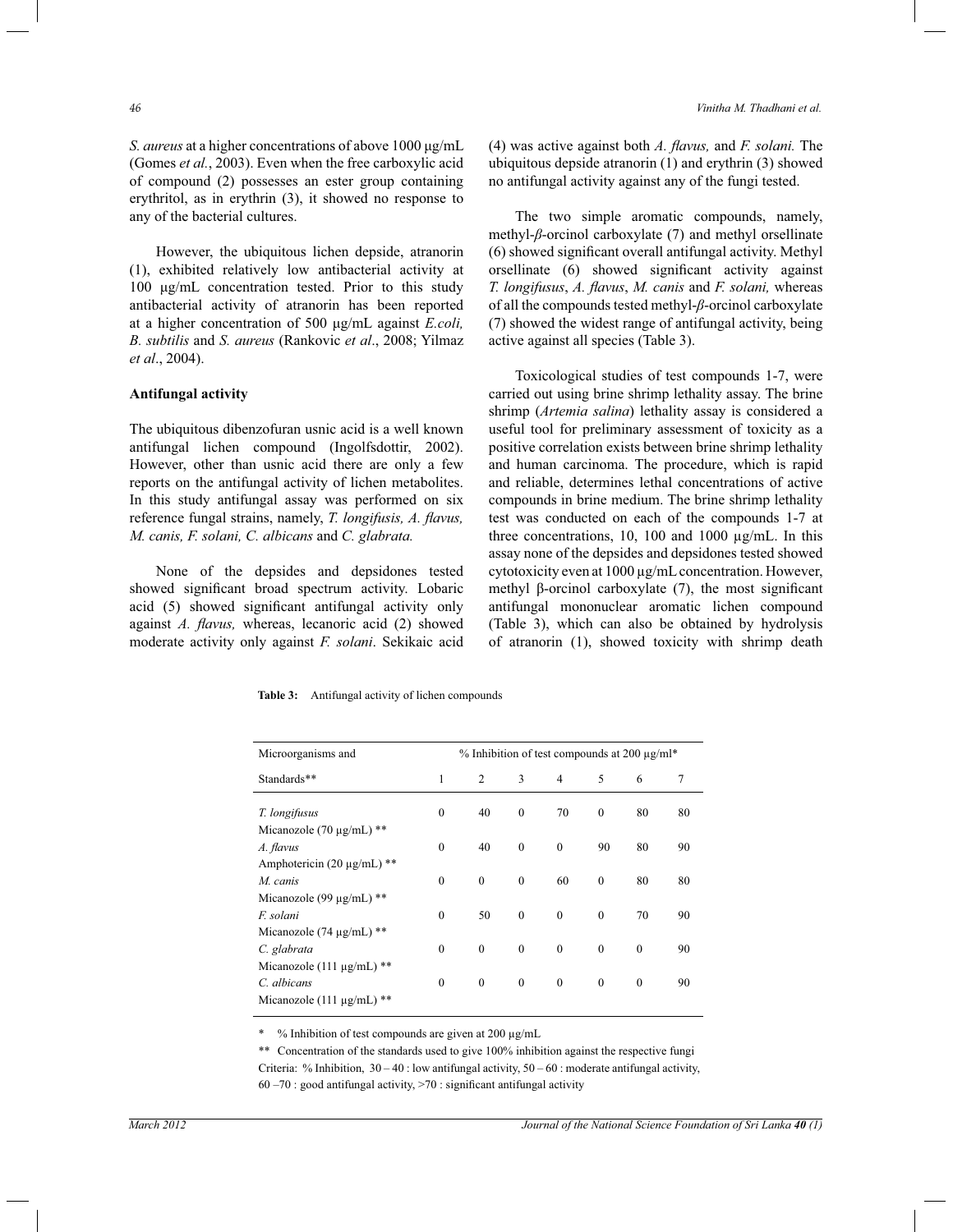between 50 *–*70 % at 1000 µg/mL as well as 100 µg/mL concentrations. The  $LD_{50}$  valued obtained for compound (7) was 17.07 µg/mL when compared to the standard etopside (LD $_{50}$  7.43 µg/mL).

 Methyl orsellinate (6), which showed significant antifungal activity, as well as sekikaic acid (4) and lobaric acid (5), which showed potent antibacterial activity did not show any cytotoxicity even at 1000 µg/mL concentrations. The ubiquitous depside atranorin (1), with moderate antibacterial activity also showed no cytotoxic effects. Significantly, the absence of cytotoxicity in depsides and depsidone highlights their medicinal importance.

#### **Acknowledgment**

Authors thank the National Research Council and the National Science Foundation of Sri Lanka for research funding and Dr. A. U. Jayalal. Dept of Chemistry, University of Peradeniya for lichen specimens identification. The University Grants Commission is also acknowledged for providing a travel grant to visit H.E.J. Research Institute of Chemistry, Pakistan.

#### **REFERENCES**

- 1. Bennett J.V., Brodie J.L., Benner E.J. & Kirby W.M. (1966). Simplified accurate method for antibiotic assay of clinical specimens. *Applied and Environmental Microbiology* **14**(2): 170 *–*177.
- 2. Berhge D. A. V. & Vlietinck A. J. (1991). *Methods in Plant Biochemistry Assays for Bioactivity* (ed. K. Hostettmann), volume 6, pp. 47 *–* 69. Academic Press, London, UK.
- 3. Boustie J. & Grube M. (2005). Lichens a promising source of bioactive secondary metabolites. *Plant Genetic Resources* **3**:273*–*278.
- 4. Culberson C.F. (1969). *Chemical and Botanical Guide to Lichen Products*, p. 628. University of North Carolina Press, Chapel Hill, North Carolina, USA.
- 5. Culberson C.F. & Kristinsson H. (1969). Studies on the *Cladonia chlorophaea* group: a new species, a new *m*-depside, and the identity of "novochlorophaeic acid". *Bryologist* **72**: 431*–* 443.
- 6. Elix J. A. & Norfolk S. (1975). Synthesis of *meta*-divarinol and olivetol depsides. *Australian Journal of Chemistry* **28**(5): 1113*–*1124.
- 7. Finney D.J. (1976). A computer program for parallel line bioassays. *Pharmacology and Experimental Therapeutics*  **198**(2): 497*–*506.
- 8. Gomes A.T., Smania A., Seidle C., Smania E.F.A., Honda N.K., Roeses F.M. & Muzzi R.M. (2003). Antibacterial activity of orsellinates. *Brazilian Journal of Microbiology*  **34**(3): 194 *–*196.
- 9. Gulluce M., Aslan A., Sokmen M., Sahin F., Adiguzel A.,

Agar G. & Sokmen A. (2006). Screening the antioxidant and antimicrobial properties of the lichens *Parmelia saxatilis, Platismatia glauca, Ramalina pollinaria, Ramalina polymorpha* and *Umbilicaria nylanderiana.* 

10. Hunneck S. (1991). New results in the chemistry of lichens. *Symbiosis* **11**: 225*–*248.

*Phytomedicine* **13**(7): 515–521.

- 11. Ingolfsdottir K. (2002). Usnic acid. *Phytochemistry* **61** (7): 729*–*36.
- 12. Ingolfsdottir K., Chung G.A.C., Vilhjalmur G.S., Gissurarson S.F. & Vilhelmsdottir M. (1998). Antimycrobacterial activity of lichen metabolites *in vitro*. *European Journal of Pharmaceutical Sciences* **6**: 141*–* 144.
- 13. Karthikaidevi G., Thirumaran K., Manivannan P., Anantharaman K.K. & Balasubramanian T. (2009). Screening of antibacterial properties of lichen *Rocella belangeriana* (Awasthi) from Pichavaran mangrove (*Rhizophora* sp.). *Advances in Biological Research* **3**(3 *–* 4): 127*–*131.
- 14. Malhotra S., Subban R. & Singh A.P. (2008). Lichens- role in traditional medicine and drug discovery. *The Internet Journal of Alternative Medicine* **5**(2).
- 15. McLaughlin J.L., Chang C.J. & Smith D.L. (1991). "Bench-Top" bioassays for the discovery of bioactive natural products. *Studies in Natural Product Chemistry*  (ed. Atta-ur-Rahman), volume 6, pp. 385-409. Elsevier Science Publishers, The Netherlands.
- 16. Meyer B.N., Ferrigni N.R., Putnam J.E., Jacobsen L.B., Nichols D.E. & Mclaughlin J.L. (1982). Brine shrimp: a convenient general bioassay for active plant constituents. *Planta Medica* **45**(5): 31*–* 34.
- 17. Nicollier G., Rebetez M., Tabacchi R. (1979). Identification et synthese de nouveaux depsides isoles de la mousse de chene [*Evernia prunastri* (L.) Ach.]. *Helvetica Chimica Acta* **62**: 711*–*717.
- 18. Rankovic B., Misic M. & Sukdolak S. (2007a). Antimicrobial activity of extracts of the lichens *Cladonia furcata, Parmelia caperata, Parmelia pertusa, Hypogymnia physodes* and *Umbilicaria polyphylla. British Journal of Biomedical Sciences* **64**(4): 143*–*148.
- 19. Rankovic B., Misic M. & Sukdolak S. (2007b). Evaluation of antimicrobial activity of the lichens *Lasia pustulata, Parmelia sulcata, Umbilicaria crustulosa* and *Umbilicaria cylindrica. Mikrobiologiia* (Engl. Trans.) **76**(6): 723*–*727.
- 20. Rankovic B., Misic M. & Sukdolak S. (2008). The antimicrobial activity of substances derived from lichens *Physcia aipolia*, *Umbilicaria polyphylla*, *Parmelia caperata* and *Hypogymnia physodes*. *World Journal of Microbiology and Biotechnology* **24**(7): 1239 *–*1242.
- 21. Ranković B., Mišić M., Sukdolak S. & Milosavljević D. (2007). Antimicrobial activity of the lichens *Aspicilia cinerea, Collema cristatum, Ochrolechia androgyna, Physcia aipolia* and *Physcia caesia. Italian Journal of Food Sciences* **19**(4): 461– 469.
- 22. Takenata S., Ojima N. & Seto S. (1972). The isolation